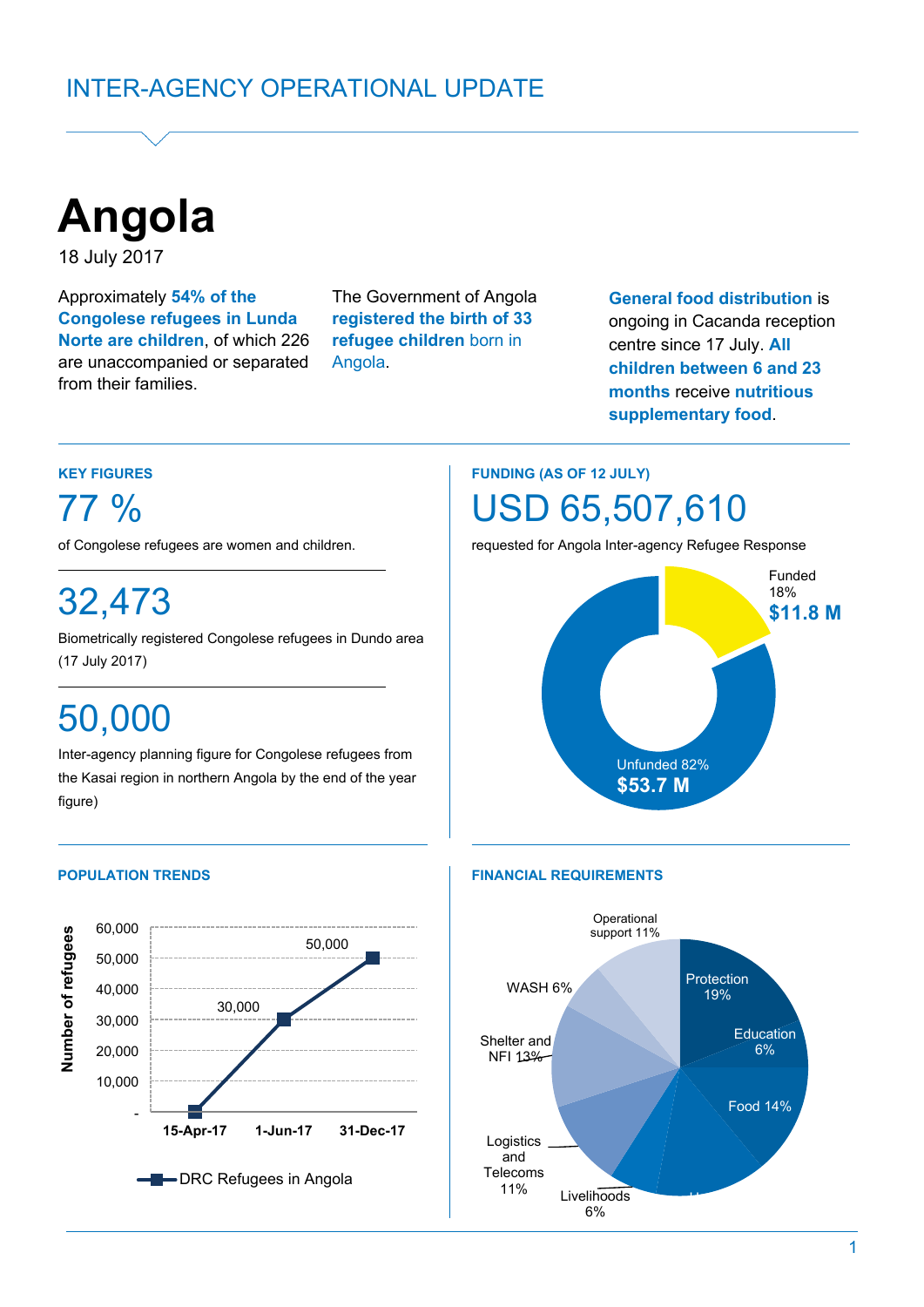

# Update On Key Achievements

## Operational Context

Violence and ethnic tensions in the Kasai Province, the Democratic Republic of the Congo (DRC), has forced over 32,000 Congolese to seek safety in Angola's Lunda Norte. Some 77% of registered refugees are women and children. Persons with specific needs include 226 unaccompanied and/or separated children and 500 single-headed households of which 88% are female-headed.

While conflict continues and refugees report incidents of indiscriminate violence, sexual and human rights abuses, and a shortage of basic items, the number of newly arrived refugees has decreased significantly in the last two weeks. According to recently arrived refugees, access to border areas is limited. As the security situation remains fluid in the Kasaï region, humanitarian organizations are preparing to provide protection and assistance for over 50,000 Congolese refugees who may seek asylum in Angola by the end of 2017.

All refugees are in urgent need of protection, medical and psychosocial assistance, shelter, food and basic relief items. They are currently hosted in two reception centres Cacanda and Mussungue, which are operating beyond their maximum capacity. The conditions do not allow for adequate protection and assistance, and 70% of the refugees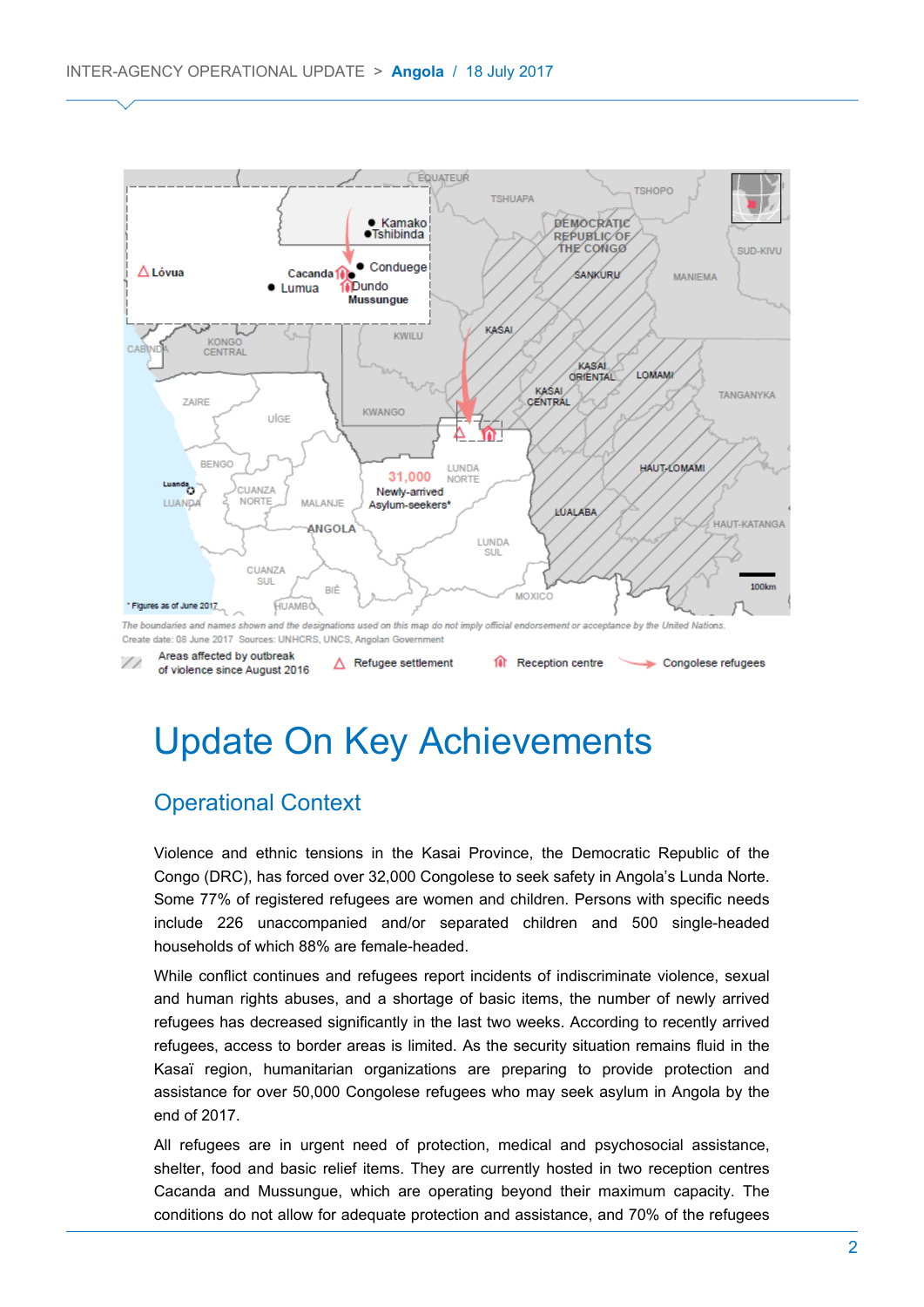live with the host community. The development of a site in Lóvua, allocated by the Government of Angola to host the refugees, is ongoing in coordination with the Ministry of Welfare and Social Reintegration (MINARS) and key humanitarian and development partners. MINARS, on behalf of the inter-ministerial committee set up by the Government of Angola, is coordinating the refugee response with support from UNHCR. UN Agencies and international and national NGOs also actively support the response in Angola.



Refugee children from the DRC in Mussungue reception centre, Dundo, Angola, July 2017. Photo: UNHCR/ M. *Farman-Farmaian*

### **Achievements**



#### **Achievements and Impact**

- As of today, a total of **32,473 Congolese refugees** have been registered on individual basis with biometrics, of which 7,186 stay in Cacanda and 1,588 in Mussungue receptions centres. Around 70% of the refugees live in host communities.
- Children represent 54% of the total population while women represent 23.5%.
- Based on protection gap analysis, key protection priorities until the end of the year relate to fair protection environment: registration/refugee status determination and individual documentation; freedom of movement; access to legal services; security from violence and exploitation; basic needs and essential services; community participation; self-reliance; and peaceful coexistence.
- **Consultations with refugees on community-based complaints mechanisms have** begun in Mussungue reception centre. The preliminary results reveal that refugees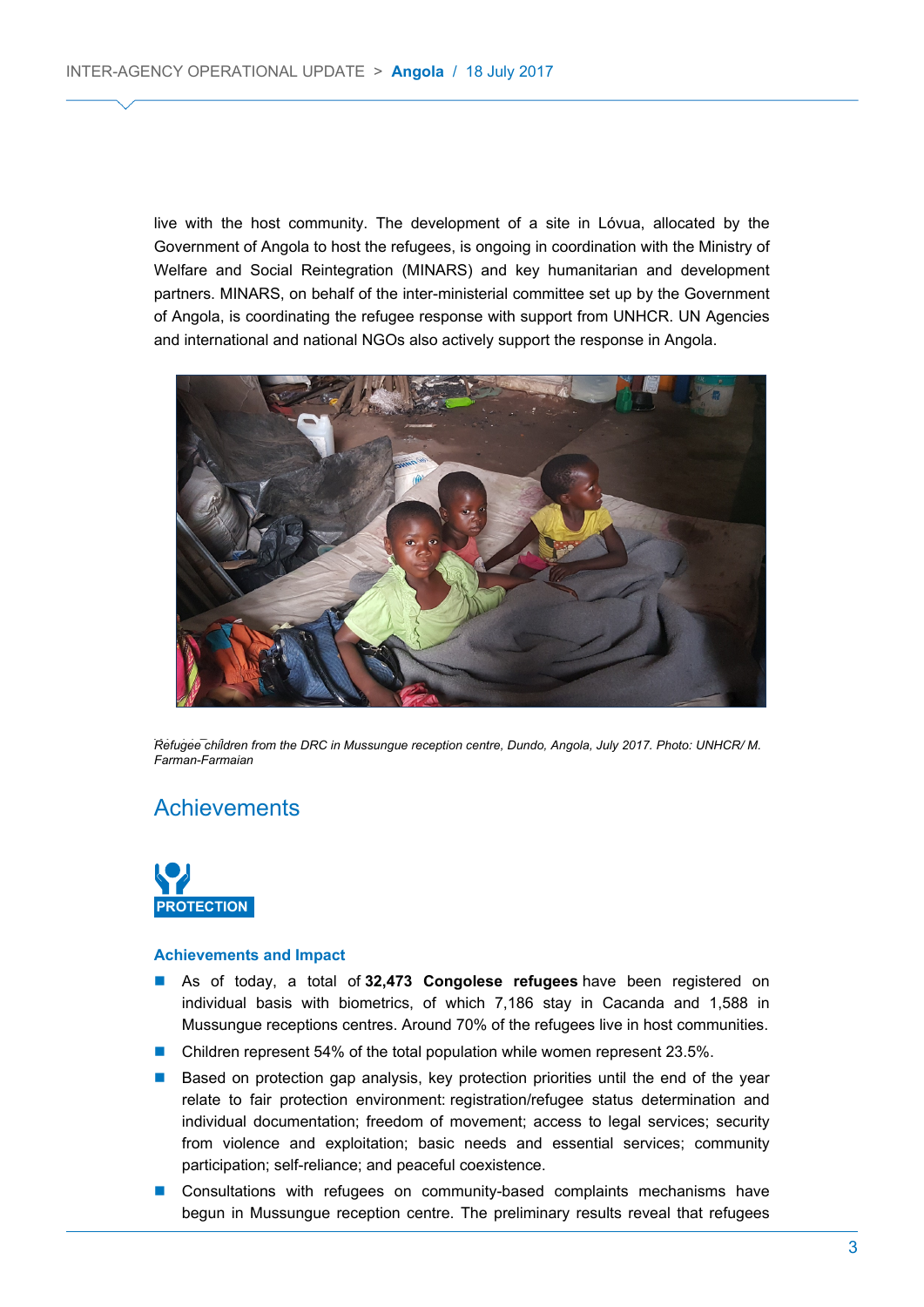wish to have a central role in the reporting of cases relating to sexual exploitation and abuse. Consultations will continue in Cacanda reception centre.

- **Child protection:** Child Friendly Spaces are operating regularly in the reception centres, focusing on the social and play activities for children of 0 to 5 and 6 to 12 years. Altogether 1,611 children in Cacanda and 743 in Mussungue attended the activities during the past week. Several child trafficking attempts have occurred in the reception centres in the past weeks. Together with INAC, protection partners are extending efforts to prevent further attempts of abduction and ensuring judicial followup by the authorities.
- The births of a total of 33 refugee children born in Angola were formally registered. UNICEF is planning to provide support to the provincial birth registration mobile team to start registering refugee children born to parents residing outside of reception centres.
- **Sexual and gender-based violence (SGBV):** Medical, safety, legal and psychosocial services are available for identified survivors of SGBV in the sites. Community health workers continue with SGBV sensitization of the refugee population and active case finding. Sensitization at community level was strengthened to encourage survivors to seek medical and psychosocial help. Capacity building activities to prevent and manage SGBV targeting authorities, police forces and partner organization staff have begun with a training on basic concepts relating to SGBV.
- **Communication with communities:** From 11 to 17 July, an average of 4,533 people were reached every day on both reception centres by a total of 40 social mobilizer with messages on prevention of family separation and human trafficking; hygiene, including use of new handwashing stations; as well as prevention of malnutrition and promotion of routine vaccination activities. Hygiene education and communication on family separation is also given through community theatre skits.
- **Communicating with Communities Task Force is conducting a Rapid Communication** Needs Assessment for an effective communication strategy and feedback mechanism for both reception centres and rural/urban persons of concern.
- **Education:** Informal Portuguese language classes are provided to refugees in the Child-friendly spaces in Cacanda and Mussungue reception centres. Discussions are ongoing with the Government of Angola at the national and local levels to ensure refugee access to primary education in Lovua as well as in Dundo. The education sector will also explore options for post-primary education of refugees and their hosting communities.

#### **Identified Needs and Remaining Gaps**

- Lack of adequate shelter, as well as issues related to prevention of and response to SGBV, still remain significant protection concerns in both sites.
- Additional programmes to strengthen community-based protection are needed.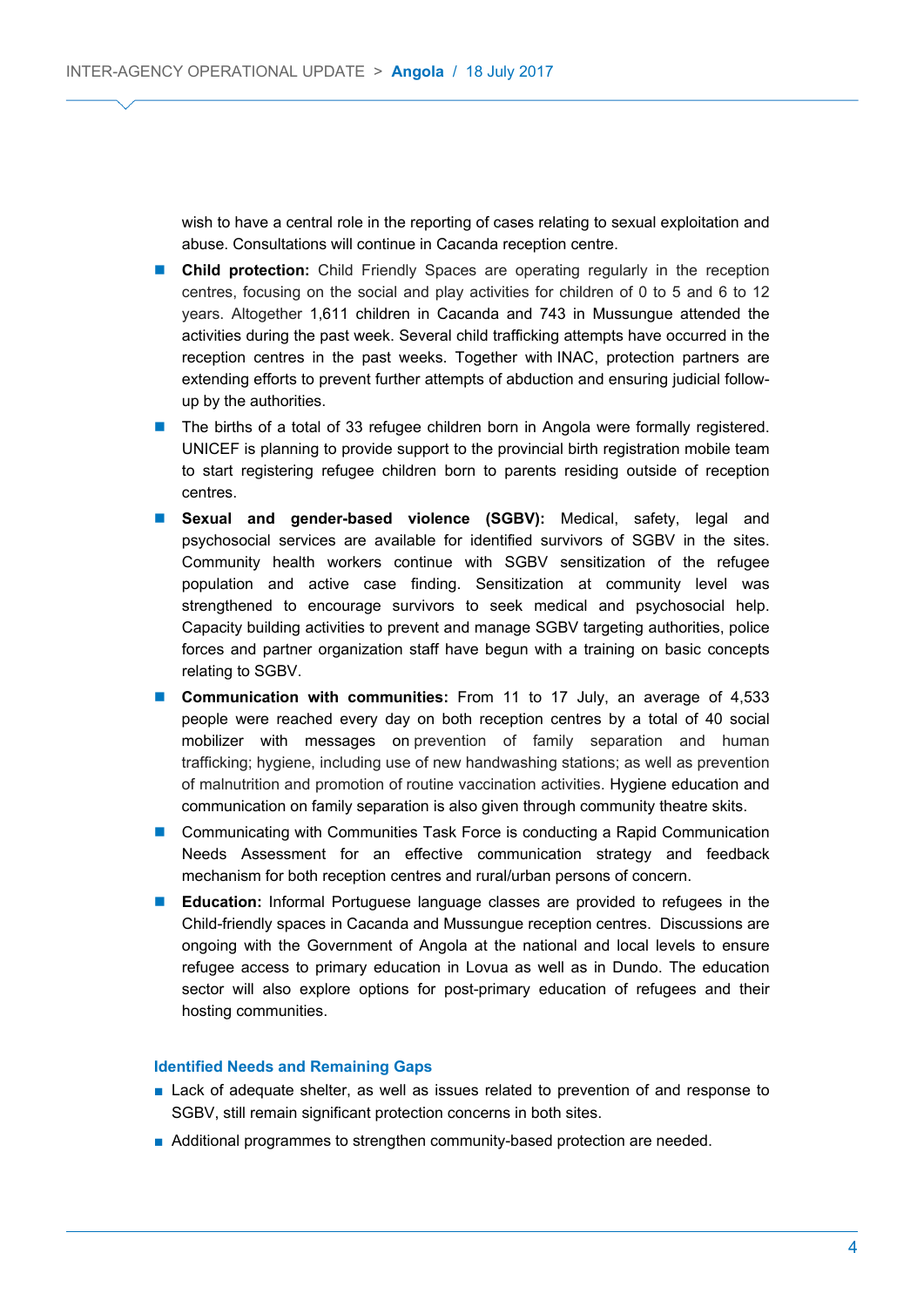

#### **Achievements and Impact**

- **Primary health care** is provided in both reception centres. General medical consultations decreased in both reception centres (to 2,106 consultations from 2,301, representing a 9% decrease) with an observed decrease in consultations for children under 5 years of age (28%). In Cacanda, 45% of refugees consulted live outside the reception centre, while in Mussungue urban refugees represented some 20% of total consultations.
- In Cacanda, malaria continues as the main cause of morbidity at some 49% (59% in under 5 age group), followed by acute respiratory tract infections (ARTI) 22% (mostly lower respiratory tract infections this week) and non-bloody diarrhea 7.5%, which stopped increasing this week. Monitoring of diarrheal cases on children under 5 years revealed 54 cases with diarrhea of which 56% were children under 2 years.
- Dressings represent 33.4% of the total consultations. Main morbidities in Mussungue are acute respiratory tract infections (ARTI) at some 31%, followed by non-bloody diarrhea at 15%, malaria 14.5% and parasitosis at 10%.
- **Sexual reproductive health:** Antenatal (ANC) and postnatal care (PNC) services continued at both reception centres with three cases of family planning offered in Mussungue. In Cacanda and Mussungue, a total of 82 pregnant women were seen for ANC and follow-up.
- Focus group discussions were undertaken with women to assess the specific needs for the composition of dignity kits for women and girls living in the reception centres. The most challenging aspect in terms of personal hygiene reported was to find a private place in the reception centres where to wash and safely hang personal clothes.
- **Immunization:** No signs of epidemics have been detected in the reception centres or in the surrounding host communities. Routine vaccination has been made available at both reception centres through support to provincial mobile health care team (DPS) to vaccinate refugees twice a week. Altogether 420 refugees were vaccinated of which 23% were women who were vaccinated against BCG, Polio, measles, yellow fever and other diseases.
- **Referral care:** Referrals have decreased by 82% with only 17 referrals conducted last week. Almost all referrals were from Cacanda reception centre. Altogether 10 children were interned at pediatric hospital out of which four are not refugees. Three children were interned to receive oxygen therapy and one to accompany a brother who is in the ITFC due to malnourishment.
- **Secondary health care:** Bed occupancy rate at the end of the week at the inpatient unit at local hospitals was 118%. Two more nurses were recruited in order to cover the day shift. Altogether 22 children were hospitalized with SAM of which 68% (15) were refugees.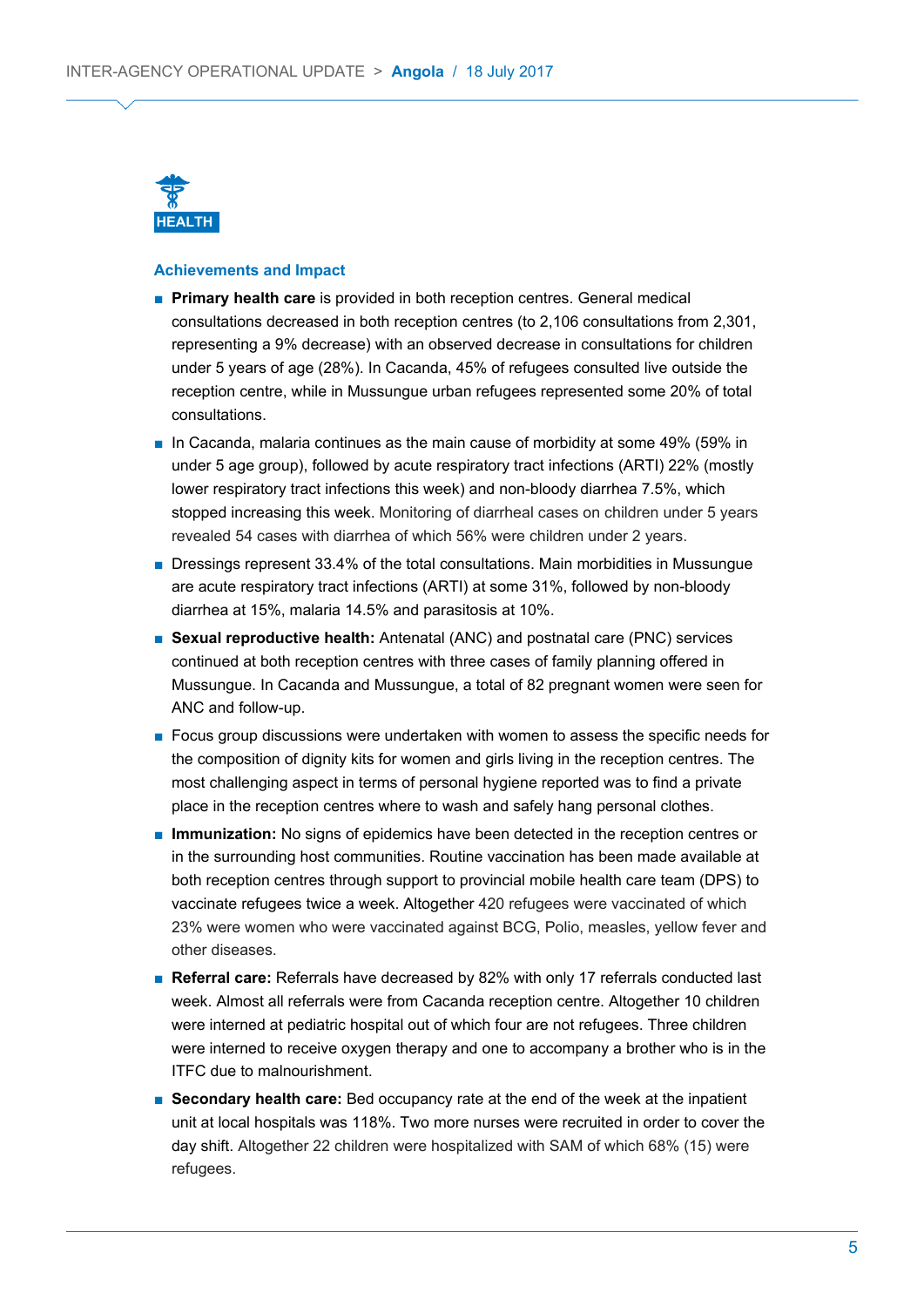#### **Identified Needs and Remaining Gaps**

■ While psychosocial support has been strengthened in the reception centres, access to mental health services remains limited.



#### **Achievements and Impact**

- **Nutrition:** Ambulatory therapeutic feeding centre (ATFC) continues to treat Severe Acute Malnutrition (SAM) and refugees continue to receive care for Moderate Acute Malnutrition (MAM). Altogether 16 children were admitted for inpatient therapeutic feeding centre (ITFC), with 3 of them for SAM. In Cacanda, 181 refugees are in a nutrition programme with 12 new admissions (12 for SAM and 12 pregnant women for MAM). In Mussungue, there are 7 patients in the program (6 SAM and 1 MAM) and no new admissions this week. 582 children under 5 years of age were screened during the week for malnutrition with the Mid-Upper Arm Circumference (MUAC) methodology, revealing 42 children with MAM and 13 with SAM.
- **Food security**: A general food distribution for refugees in Mussungue reception centre took place on 12 July 2017. General food distribution to refugees in Cacanda reception centre started on 17 July.
- SuperCerealPlus was distributed in Mussungue in parallel to the general food distribution for some 107 children aged 6-23 months on 12 July 2017. According to the UNHCR database, the parents of 232 children did not come to receive the nutritious supplementary food that time.
- SuperCerealPlus is being distributed in Cacanda to children aged 6-23 months during the ongoing general food distribution. The previous SuperCereal Plus distribution for Congolese refugee children at the Cacanda reception centre on 7 and 8 July reached approximately 600 children.
- In the absence of temporary storage space in Lóvua to accommodate food items, these are currently being stored in Dundo to guarantee the safe custody and quality of the commodities. Future food consignments will be delivered to Lóvua on just-in-time basis for food distributions. The timing of food distributions in August is subject to the start of the relocation of refugees to Lóvua.

#### **Identified Needs and Remaining Gaps**

■ The storage capacity in Dundo hampers effective and timely deliveries of relief items. Efforts are ongoing to scale up the capacity to store items at the reception centres.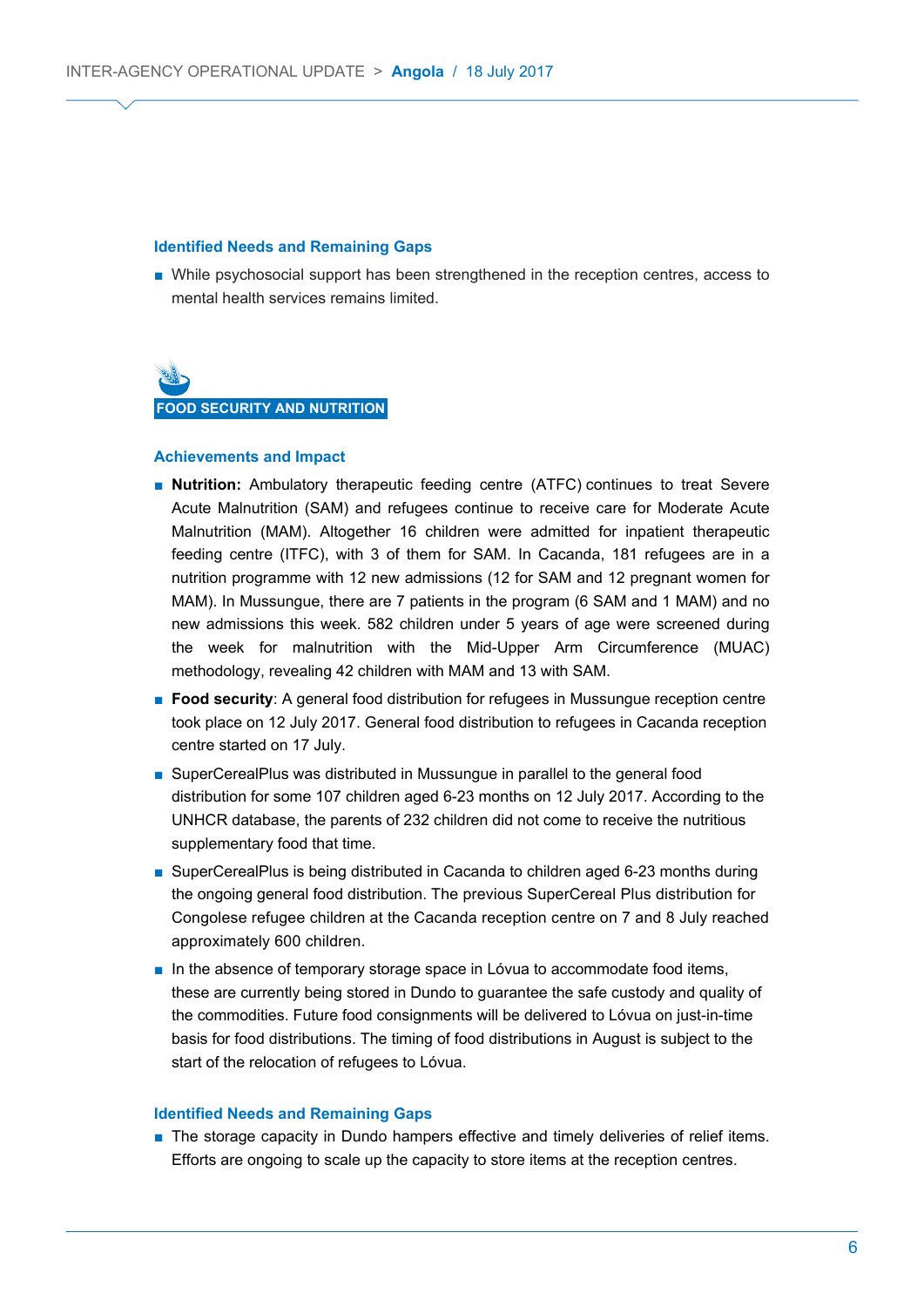

#### **Achievements and Impact**

- **Coordination**: WASH actors are reviewing the ongoing activities and preparations for Lóvua. WASH sector, Health/Nutrition sector and an Environment/Energy expert are coordinating for better complementarity of sectoral activities, particularly with regards to the planning for Lóvua.
- **Water Supply**: WASH actors are providing an average of 107,000 litres of potable water in Cacanda and 30,000 litres in Mussungue. Sixteen litres per person per day are available in Cacanda and 19 litres per person per day in Mussungue in line with Sphere standards (at least 15 litres per person per day).
- **Sanitation and Hygiene:** Daily maintenance and cleaning of latrines continue in the both reception centres as does solid waste management. A thorough site cleaning was undertaken in Cacanda, as well as focus group discussions to address proper use of latrines and prevention of open defecation. Further soaps were distributed to the refugee population in Mussungue during last general distribution. Altogether 60 new hand-washing facilities were installed to replace the tip tap facilities in Cacanda and Mussungue.



#### **Achievements and Impact**

- Communal shelter (hangars) construction was completed at Cacanda for 12 vulnerable families. Further shelter improvements are foreseen.
- Opening of primary roads in Lóvua continues with some 9,5 km of roads cleared, representing approximately 24% of the primary roads on the site. In parallel to the site clearing in Lóvua, refugee workers will be deployed on the new site to undertake the construction of temporary structures, e.g. the Arrival Centre.

#### **Identified Needs and Remaining Gaps**

The two reception centres are at their maximum capacity without a possibility to extend the area, resulting in sub-standard shelter conditions for many refugees.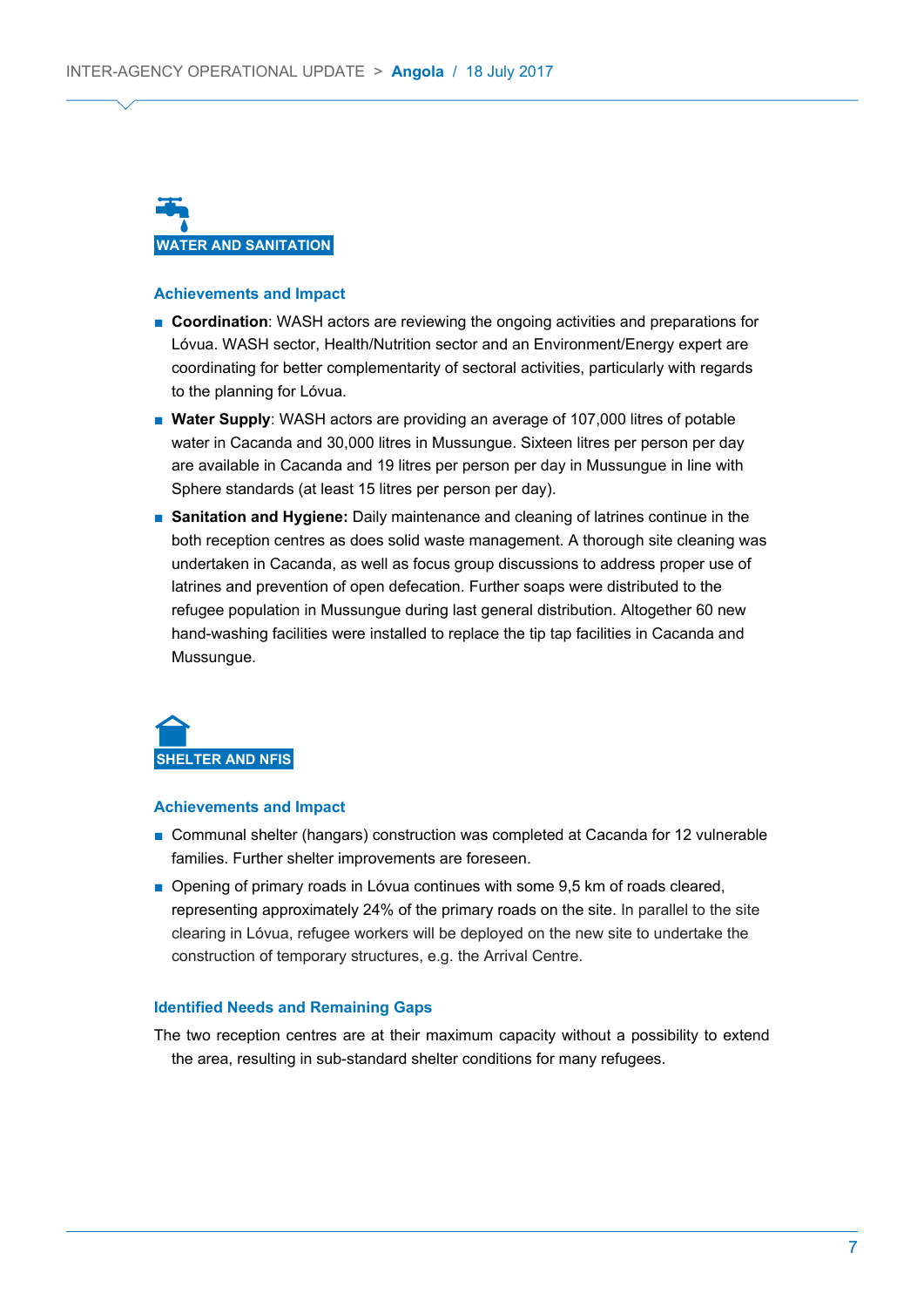

#### **Achievements and Impact**

■ First focus group discussion on energy access with women was held in Cacanda on 17 July to discuss fuel access, cooking habits, community and household lighting needs, as well as difficulties encountered in accessing energy sources. These focus groups are the first step of a comprehensive energy needs assessment of the Congolese refugees that is carried out for planning appropriate and safe solutions for energy needs in the future settlement in Lóvua.

### Working in partnership

■ Humanitarian and development partners working on the ground and in the country on various projects are actively supporting the Government of Angola to ensure an adequate response to the needs of the Congolese refugees. A weekly inter-agency coordination meeting takes place in Luanda as well as in Dundo in order to ensure a comprehensive and integrated operational response. Sectoral working group coordination meetings on protection, WASH, health/nutrition and Commmunication with Communities Task Force are organized weekly in Dundo. A security management system, as well as logistics working group will be established.

#### **Partners in the response:**

- Angolan Red Cross Society
- FAO Food and Agriculture Organization of the United Nations
- IOM International Organization for Migration
- JRS Jesuit Refugee Service
- LWF Lutheran World Federation
- MAG Mine Action International
- MSF Médecins Sans Frontières
- NCA Norwegian Church Aid
- PIN People in Need
- UNAIDS The Joint United Nations Programme on HIV/AIDS
- UNDP United Nations Development Programme
- UNDSS United Nations Department for Safety and Security
- UNFPA United Nations Population Fund
- UNHCR United Nations High Commissioner for Refugees
- UNICEF United Nations' Children's Fund
- UNRCO United Nations Resident Coordinator's Office
- WFP World Food Programme
- WHO World Health Organization
- World Vision